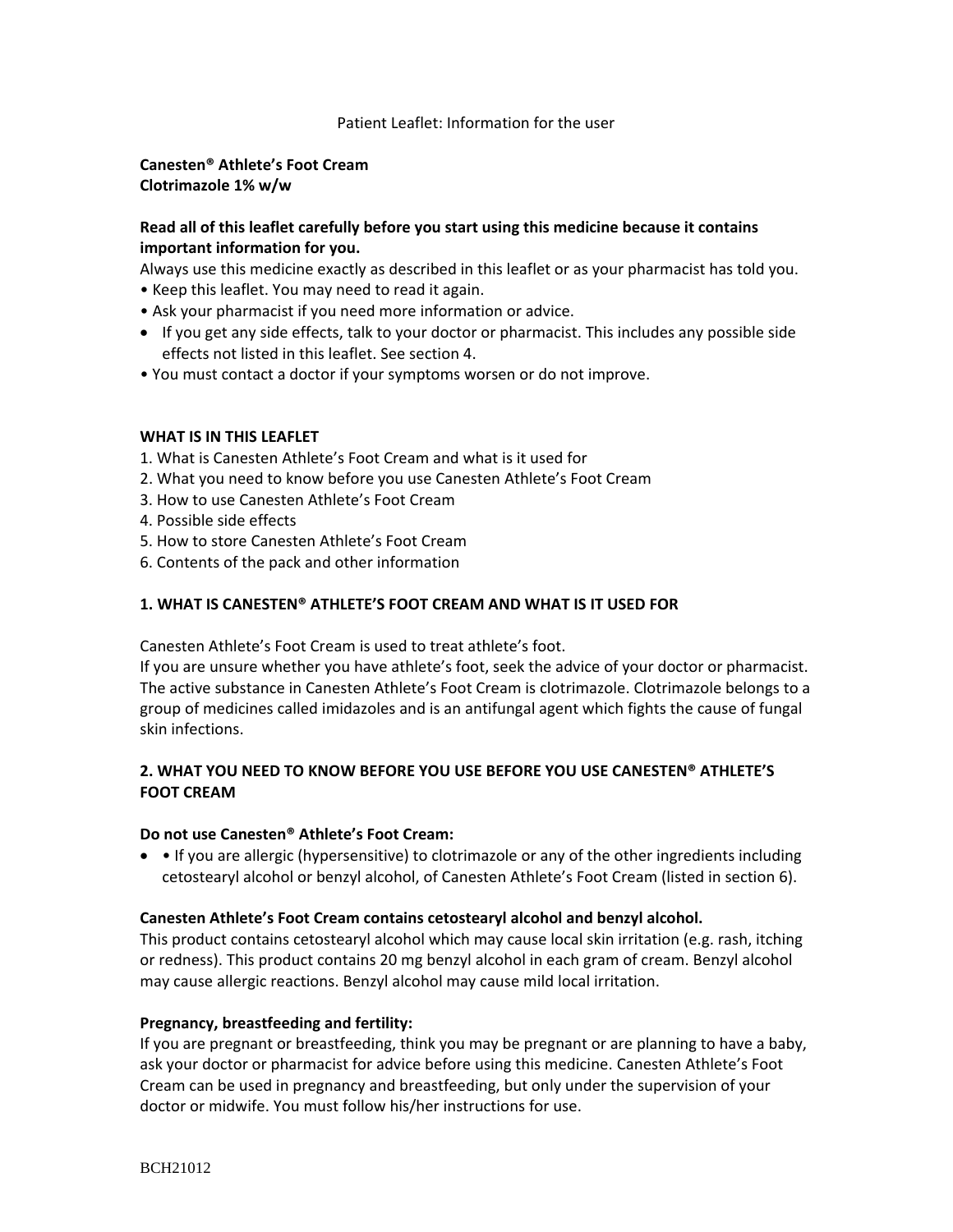# **3. HOW TO USE CANESTEN® ATHLETE'S FOOT CREAM**

Always use this medicine exactly as described in this leaflet or as your pharmacist has told you. Check with your pharmacist if you are not sure:

• Before use, pierce the tube seal by inverting the cap over the end of the tube and press.

• If the feet are infected, they should be washed and dried thoroughly, especially between the toes, before applying the cream.

• Canesten Athlete's Foot Cream should be applied thinly and evenly to the affected areas two or three times daily and rubbed in gently.

• The duration of the treatment depends upon the type of infection. Generally, a minimum of two weeks is required, although up to four weeks may be necessary.

• If you have athlete's foot, it may help to use an antifungal dusting powder as well. Ask your doctor or pharmacist to recommend one.

The symptoms of skin infection, such as itching or soreness, should improve within a few days of treatment although signs such as redness and scaling may take longer to disappear. If no improvement is seen after four weeks, you must tell your doctor.

## **Canesten® Athlete's Foot Cream is for external use only:**

Do not put the cream in your mouth or swallow it.

If the cream is swallowed accidentally, tell your doctor straight away or contact the Accident and Emergency Department of your nearest hospital.

Avoid contact with the eyes. If you accidentally get cream in your eyes or mouth, wash immediately with water and contact your doctor.

# **If you forget to use Canesten® Athlete's Foot Cream:**

Apply the cream as soon as possible and then continue the rest of your treatment as usual.

# **You can help the treatment to work if you follow these simple self-help tips:**

• Although the infected area will itch, try not to scratch. Scratching will damage the surface of the skin and cause the infection to spread further.

- Keep the affected skin areas clean.
- Pay particular attention to drying the skin, but avoid excessive rubbing.

• Do not share towels, bath mats, etc. with other people as you could spread the infection to them.

- Always wash your hands after treating the infection to prevent it from spreading.
- Remember to dry the skin between the toes thoroughly.

• Wash your socks, stockings and tights thoroughly in hot water to remove any shed skin or fungal spores.

• Change your footwear daily if possible.

# **4. POSSIBLE SIDE EFFECTS**

Like all medicines, Canesten Athlete's Foot Cream can cause side effects, although not everybody gets them.

As with all medicines, some people may be allergic to the cream. If you are allergic, a reaction will occur soon after you start using it. If you experience an allergic reaction, stop using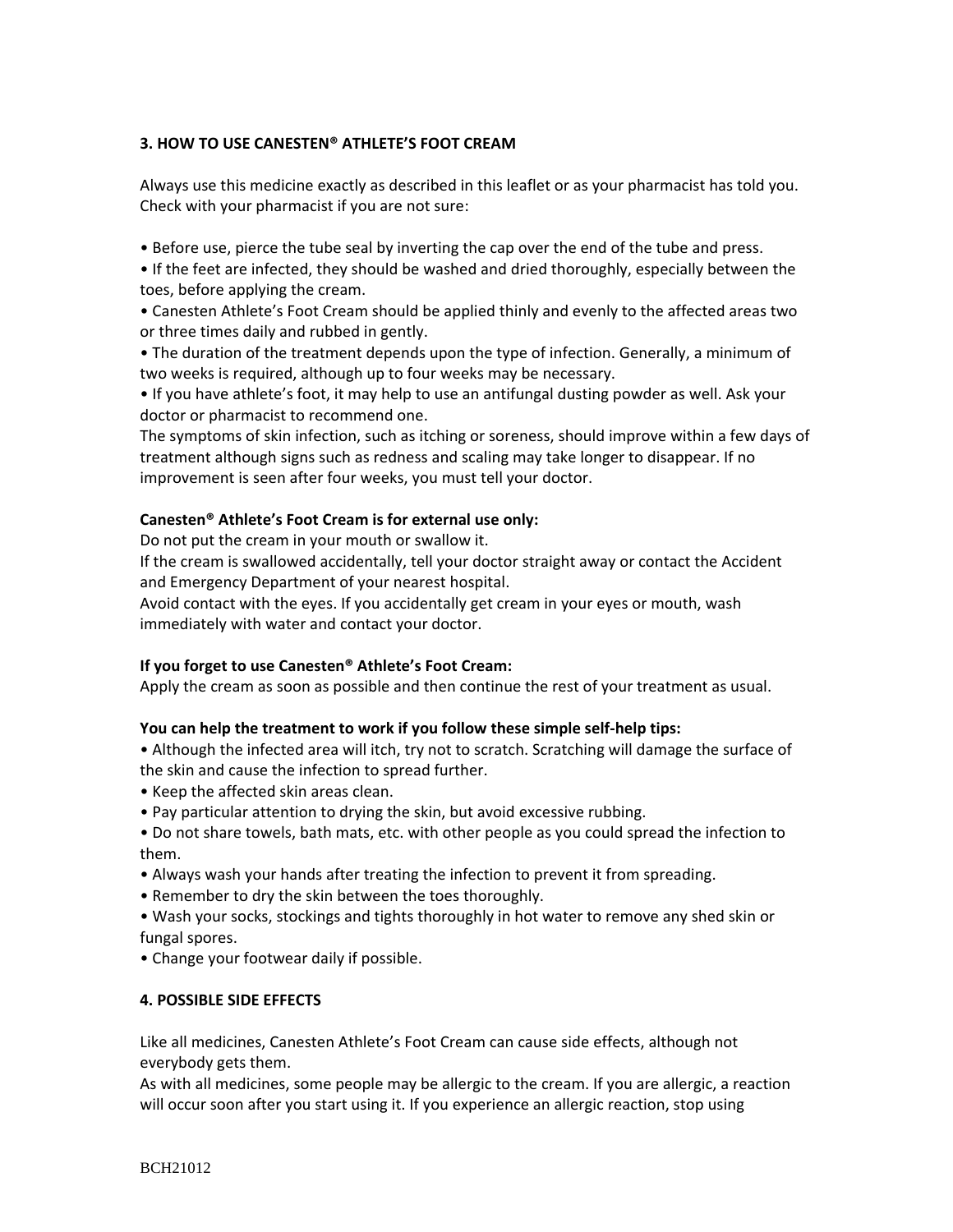Canesten Athlete's Foot Cream and tell your doctor straight away or contact the Accident and Emergency Department of your nearest hospital. Signs of an allergic reaction may include:

- Rash.
- Swallowing or breathing problems.
- Swelling of your lips, face, throat or tongue.
- Weakness, feeling dizzy or faint.
- Nausea.
- Low blood pressure.

After you apply the cream, you might experience:

• Irritation, burning, pain, discomfort, itching, redness, rash, swelling, blisters, peeling of skin, pins and needles.

If you experience any of the above effects, tell you doctor or pharmacist immediately.

#### **Reporting of side effects**

If you get any side effects, talk to your doctor, pharmacist or nurse. This includes any possible side effects not listed in this leaflet. You can also report side effects directly via HPRA Pharmacovigilance; Website: www.hpra.ie. By reporting side effects you can help provide more information on the safety of this medicine.

#### **5. HOW TO STORE CANESTEN® ATHLETE'S FOOT CREAM**

#### **Keep this medicine out of the sight and reach of children.**

This product should be stored in the original carton.

Do not store above 25°C.

Do not use Canesten Athlete's Foot Cream after the expiry date which is stated on the carton and on the end of the tube of cream. The expiry date refers to the last day of that month. Do not throw away any medicines via wastewater or household waste. Ask your pharmacist how to dispose of medicines you no longer use. These measures will help to protect the environment.

## **6. Contents of the pack and other information**

What Canesten® Athlete's Foot Cream contains:

• The active substance is clotrimazole. Each gram of cream contains 10mg Clotrimazole equivalent to 1% w/w.

• The other ingredients are benzyl alcohol, polysorbate 60, sorbitan stearate, cetyl palmitate, cetostearyl alcohol, octyldodecanol and purified water.

See Section 2 'Important information about some of the ingredients' for cetostearyl alcohol and benzyl alcohol for advice.

#### **What Canesten® Athlete's Foot Cream looks like and contents of the pack:**

Canesten Athlete's Foot Cream is available in tubes containing 20g and 50g of white cream. Not all pack sizes may be marketed.

## **Marketing Authorisation Holder:**